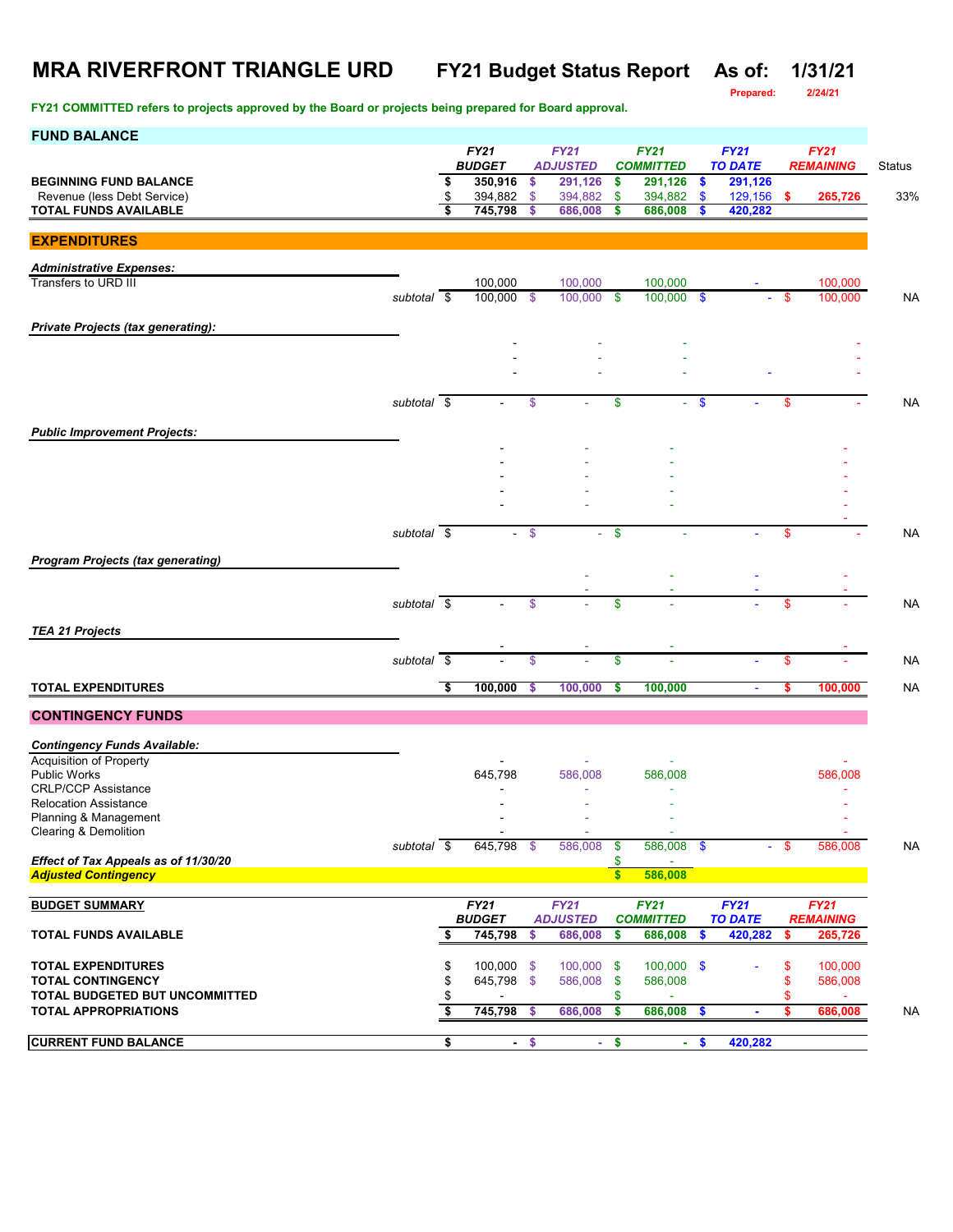# **MRA FRONT ST URD FY21 Budget Status Report As of: 1/31/21**

**FY21 COMMITTED refers to projects approved by the Board or projects being prepared for Board approval.** 

**Prepared: 2/24/21**

| <b>FUND BALANCE</b>                                                                                                   |    |                            |                |                              |                    |                               |               |                           |              |                                    |                                  |
|-----------------------------------------------------------------------------------------------------------------------|----|----------------------------|----------------|------------------------------|--------------------|-------------------------------|---------------|---------------------------|--------------|------------------------------------|----------------------------------|
|                                                                                                                       |    | <b>FY21</b>                |                | <b>FY21</b>                  |                    | <b>FY21</b>                   |               | <b>FY21</b>               |              | <b>FY21</b>                        |                                  |
| <b>BEGINNING FUND BALANCE</b>                                                                                         | \$ | <b>BUDGET</b><br>447,600   | \$             | <b>ADJUSTED</b><br>647,780   | \$                 | <b>COMMITTED</b><br>647,780   | \$            | <b>TO DATE</b><br>647,780 |              | <b>REMAINING</b>                   | Status                           |
| Revenue (less Debt Service)                                                                                           |    | 727,887                    | \$.            | 727,887                      | \$                 | 727,887                       | \$            | 120,378 \$                |              | 607,509                            | 17%                              |
| <b>TOTAL FUNDS AVAILABLE</b>                                                                                          |    | 1,175,487                  | \$             | 1,375,667                    | \$                 | 1,375,667                     | \$            | 768,158                   |              |                                    |                                  |
| <b>EXPENDITURES</b>                                                                                                   |    |                            |                |                              |                    |                               |               |                           |              |                                    |                                  |
| <b>Administrative Expenses:</b>                                                                                       |    |                            |                |                              |                    |                               |               |                           |              |                                    |                                  |
| Transfers to URD III                                                                                                  |    |                            |                |                              |                    |                               |               |                           |              |                                    |                                  |
| subtotal \$                                                                                                           |    |                            | $-$ \$         | $\Delta \phi$                | $\mathbf{s}$       | $\Delta \sim 10^{-1}$         | $\mathbf{s}$  |                           | \$           |                                    | <b>NA</b>                        |
| <b>Private Projects (tax generating):</b>                                                                             |    |                            |                |                              |                    |                               |               |                           |              |                                    |                                  |
| AC by Mariott Hotel - 175 Pattee St - \$1,886,105 bond when available                                                 |    |                            |                |                              |                    |                               |               |                           |              |                                    |                                  |
| Levasseur Street Townhomes - 304 Levasseur St                                                                         |    | 6,956                      |                | 6,956                        |                    | 6,956                         |               |                           |              |                                    | 6,956 ongoing                    |
| Union Block Restoration - 127 East Main<br>Wren Hotel - 201 E Main St - \$587,212 when available                      |    | 579,858<br>488,673         |                | 579,858<br>587,212           |                    | 579,858<br>587,212            |               |                           |              | 579,858 ongoing<br>587,212 ongoing |                                  |
|                                                                                                                       |    |                            |                |                              |                    |                               |               |                           |              |                                    |                                  |
| subtotal \$                                                                                                           |    | 1,075,487 \$               |                | 1,174,026                    | \$                 | 1,174,026                     | -\$           |                           | \$           | 1,174,026                          | NA                               |
|                                                                                                                       |    |                            |                |                              |                    |                               |               |                           |              |                                    |                                  |
| <b>Public Improvement Projects:</b>                                                                                   |    |                            |                |                              |                    |                               |               |                           |              |                                    |                                  |
| Missoula Public Library - \$500K total; \$225K remain for FY21+; up to \$<br>Payne/Library Block - Redevelopment Plan |    | 75,000<br>25,000           |                | 75,000<br>25,000             |                    | 75,000<br>25,000              |               |                           |              |                                    | 75,000 ongoing<br>25,000 ongoing |
|                                                                                                                       |    |                            |                | ä,                           |                    | ÷                             |               |                           |              |                                    |                                  |
|                                                                                                                       |    |                            |                |                              |                    |                               |               |                           |              |                                    |                                  |
| subtotal \$                                                                                                           |    | 100,000 \$                 |                | 100,000 \$                   |                    | 100.000                       |               |                           | \$           | 100,000                            | NA                               |
| <b>Program Projects (tax generating)</b>                                                                              |    |                            |                |                              |                    |                               |               |                           |              |                                    |                                  |
|                                                                                                                       |    |                            |                |                              |                    |                               |               |                           |              |                                    |                                  |
| subtotal $\overline{\$}$                                                                                              |    |                            | $\mathbf{\$}$  |                              | $\mathbf{\$}$      |                               |               |                           | \$           |                                    | <b>NA</b>                        |
|                                                                                                                       |    |                            |                |                              |                    |                               |               |                           |              |                                    |                                  |
| <b>MAP-21 Projects</b>                                                                                                |    |                            |                |                              |                    |                               |               |                           |              |                                    |                                  |
| subtotal \$                                                                                                           |    |                            | \$             |                              | \$                 |                               |               |                           | \$           |                                    | <b>NA</b>                        |
| <b>TOTAL EXPENDITURES</b>                                                                                             |    | 1,175,487                  | \$.            | 1,274,026                    | s                  | 1,274,026                     |               |                           | \$           | 1,274,026                          | <b>NA</b>                        |
| <b>CONTINGENCY FUNDS</b>                                                                                              |    |                            |                |                              |                    |                               |               |                           |              |                                    |                                  |
|                                                                                                                       |    |                            |                |                              |                    |                               |               |                           |              |                                    |                                  |
| <b>Contingency Funds Available:</b><br><b>Acquisition of Property</b>                                                 |    |                            |                |                              |                    |                               |               |                           |              |                                    |                                  |
| <b>Public Works</b>                                                                                                   |    |                            |                | 101,641                      |                    | 101,641                       |               |                           |              | 101,641                            |                                  |
| <b>CRLP/CCP Assistance</b>                                                                                            |    |                            |                |                              |                    |                               |               |                           |              | $\sim$                             |                                  |
| <b>Relocation Assistance</b><br>Planning & Management                                                                 |    |                            |                |                              |                    |                               |               |                           |              |                                    |                                  |
| Clearing & Demolition                                                                                                 |    |                            |                |                              |                    |                               |               |                           |              |                                    |                                  |
| subtotal \$                                                                                                           |    | $\sim$                     | $\mathcal{S}$  | 101,641                      | $\mathbf{\$}$      | 101,641                       | $\mathbf{\$}$ |                           | $-$ \$       | 101,641                            |                                  |
| Effect of Tax Appeals as of 11/30/20<br><b>Adjusted Contingency</b>                                                   |    |                            |                |                              | \$<br>$\mathbf{s}$ | (48, 646)<br>52,995           |               |                           |              |                                    |                                  |
|                                                                                                                       |    |                            |                |                              |                    |                               |               |                           |              |                                    |                                  |
| <b>BUDGET SUMMARY</b>                                                                                                 |    | <b>FY21</b>                |                | <b>FY21</b>                  |                    | <b>FY21</b>                   |               | <b>FY21</b>               |              | <b>FY21</b>                        |                                  |
| <b>TOTAL FUNDS AVAILABLE</b>                                                                                          |    | <b>BUDGET</b><br>1,175,487 | \$             | <b>ADJUSTED</b><br>1,375,667 | \$                 | <b>COMMITTED</b><br>1,375,667 | S             | <b>TO DATE</b><br>768,158 | s            | <b>REMAINING</b><br>607,509        |                                  |
|                                                                                                                       |    |                            |                |                              |                    |                               |               |                           |              |                                    |                                  |
| <b>TOTAL EXPENDITURES</b>                                                                                             | \$ | 1,175,487                  | -\$            | 1,274,026                    | -\$                | 1,274,026 \$                  |               |                           | \$           | 1,274,026                          |                                  |
| <b>TOTAL CONTINGENCY</b>                                                                                              | \$ |                            | $\mathfrak{s}$ | 101,641                      | \$                 | 101,641                       |               |                           | \$           | 101,641                            |                                  |
| TOTAL BUDGETED BUT UNCOMMITTED<br><b>TOTAL APPROPRIATIONS</b>                                                         | S  | 1,175,487                  | - \$           | 1,375,667                    | \$<br>\$           | 1,375,667                     | \$            |                           | \$<br>\$.    | 1,375,667                          | <b>NA</b>                        |
|                                                                                                                       |    |                            |                |                              |                    |                               |               |                           |              |                                    |                                  |
| <b>CURRENT FUND BALANCE</b>                                                                                           | \$ |                            | $-$ \$         | ×.                           | \$                 |                               | $-$ \$        | 768,158                   |              |                                    |                                  |
| <b>CONTINGENCY REMAINING + PROJECT SAVINGS</b>                                                                        |    |                            |                |                              |                    |                               |               |                           | $\mathbf{s}$ | 52,995                             |                                  |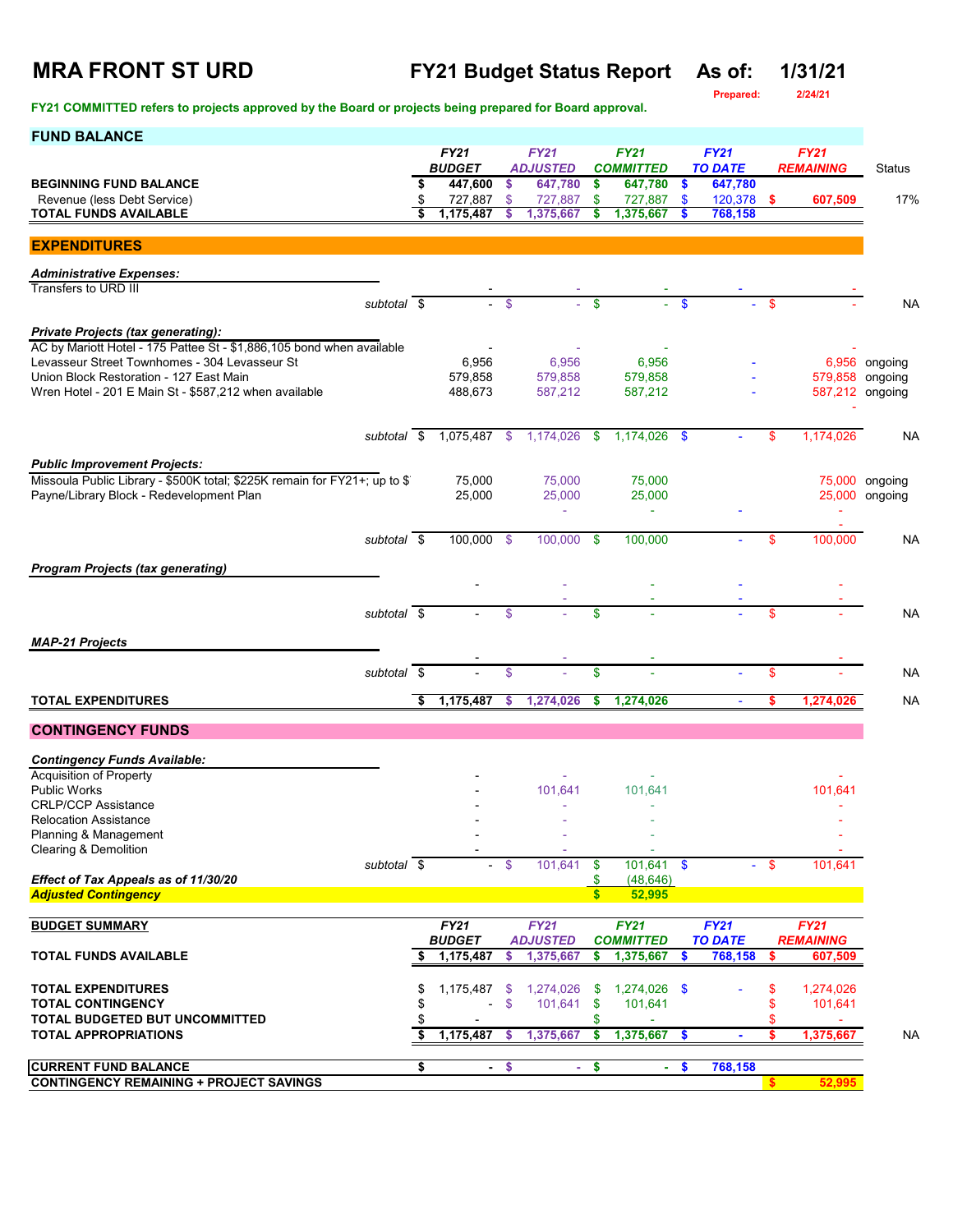## **MRA URD II FY21 Budget Status Report As of: 1/31/21**

**Prepared: 2/24/21**

**FY21 COMMITTED refers to projects approved by the Board or projects being prepared for Board approval.** 

| <b>FUND BALANCE</b>                                                                                                                                              |             |    |                              |                |                                |                           |                                 |                  |                               |      |                                 |                              |
|------------------------------------------------------------------------------------------------------------------------------------------------------------------|-------------|----|------------------------------|----------------|--------------------------------|---------------------------|---------------------------------|------------------|-------------------------------|------|---------------------------------|------------------------------|
|                                                                                                                                                                  |             |    | <b>FY21</b><br><b>BUDGET</b> |                | <b>FY21</b><br><b>ADJUSTED</b> |                           | <b>FY21</b><br><b>COMMITTED</b> |                  | <b>FY21</b><br><b>TO DATE</b> |      | <b>FY21</b><br><b>REMAINING</b> | <b>Status</b>                |
| <b>BEGINNING FUND BALANCE</b>                                                                                                                                    |             | S  | 2,400,000                    | $\frac{1}{2}$  | 2,218,789                      | \$                        | 2,218,789                       | $\boldsymbol{s}$ | 2,218,789                     |      |                                 |                              |
| Revenue (less Debt Service)<br><b>TOTAL FUNDS AVAILABLE</b>                                                                                                      |             |    | 2,792,894<br>5,192,894       | \$<br>S        | 2,792,894<br>5,011,683         | \$<br>\$                  | 2,792,894<br>5,011,683          | <b>S</b><br>S    | 1,313,354<br>3,532,143        | -S   | 1,479,540                       | 47%                          |
|                                                                                                                                                                  |             |    |                              |                |                                |                           |                                 |                  |                               |      |                                 |                              |
| <b>EXPENDITURES</b>                                                                                                                                              |             |    |                              |                |                                |                           |                                 |                  |                               |      |                                 |                              |
| <b>Administrative Expenses:</b>                                                                                                                                  |             |    |                              |                |                                |                           |                                 |                  |                               |      |                                 |                              |
| Transfers to URD III                                                                                                                                             | subtotal \$ |    | 150,000<br>150,000 \$        |                | 150,000<br>150,000 \$          |                           | 150,000<br>150,000 \$           |                  | $\sim$                        | - \$ | 150,000                         | 150,000 pending<br><b>NA</b> |
|                                                                                                                                                                  |             |    |                              |                |                                |                           |                                 |                  |                               |      |                                 |                              |
| <b>Private Projects (tax generating):</b><br>1901 Maple Street - MSJ Properties Housing                                                                          |             |    | 69,885                       |                | 69,885                         |                           | 69,885                          |                  |                               |      |                                 | 69,885 ongoing               |
| Blackfoot River Outfitters - 225 N Russell Street                                                                                                                |             |    | 80,582                       |                | 80,582                         |                           | 80,582                          |                  | 75,320                        |      | 5,263                           | done                         |
| Burton Street Apartments - 525 Burton Street                                                                                                                     |             |    | 123,994                      |                | 123,994                        |                           | 123,994                         |                  |                               |      | 123,994                         | ongoing                      |
| DJ&A Office Building - 2000 Maple Street<br>Ponderosa Village - 1029 West Pine Street                                                                            |             |    | 301,432<br>96,000            |                | 301,432<br>96,000              |                           | 301,432<br>96,000               |                  |                               |      | 301,432<br>96,000               | ongoing<br>ongoing           |
| Sentinel Property Medical Offices - 1900 West Broadway                                                                                                           |             |    | 1,170,611                    |                | 1,170,611                      |                           | 1,170,611                       |                  |                               |      | 1,170,611                       | ongoing                      |
|                                                                                                                                                                  |             |    |                              |                |                                |                           |                                 |                  |                               |      |                                 |                              |
|                                                                                                                                                                  | subtotal \$ |    | 1,842,504                    | $\mathfrak{S}$ | 1,842,504                      | \$                        | 1,842,504                       | $\sqrt{3}$       | 75,320                        | \$   | 1,767,185                       | 4%                           |
|                                                                                                                                                                  |             |    |                              |                |                                |                           |                                 |                  |                               |      |                                 |                              |
| <b>Public Improvement Projects:</b><br>Housing Policy Implementation - \$10K/yr (FY20, FY21, FY22)                                                               |             |    | 10,000                       |                | 10,000                         |                           | 10,000                          |                  |                               |      |                                 | 10,000 ongoing               |
| <b>Clark Fork Bank Stabilization</b>                                                                                                                             |             |    |                              |                | 2,035                          |                           | 2,035                           |                  | 2,035                         |      |                                 | ongoing                      |
| <b>Legal Services</b>                                                                                                                                            |             |    | 10,000                       |                | 10,000                         |                           |                                 |                  |                               |      | 10,000                          | set aside                    |
| Missoula Food Bank & Community Center - PHC Satelite Clinic                                                                                                      |             |    | 433,840                      |                | 433,840                        |                           | 433,840                         |                  | 385,322                       |      | 48,518                          | done                         |
| Police Facility - 101 North Catlin - FY18 Purchase/Renovations (\$250K/yr FY19<br>Police Facility - 101 North Catlin - FY21 Renovations (showers, changing area, |             |    | 250,000                      |                | 250,000<br>233,718             |                           | 250,000<br>233,718              |                  | $\blacksquare$                |      | 250,000<br>233,718              | ongoing<br>ongoing           |
| Sidewalks - 2nd & 3rd Street - Construction                                                                                                                      |             |    | 462,202                      |                | 234,604                        |                           | 234,604                         |                  | 223,331                       |      | 11,273                          | ongoing                      |
| Sidewalks - 2nd & 3rd Street - Design, Engineering, Const. Admin                                                                                                 |             |    |                              |                | 22,926                         |                           | 22,926                          |                  | 21,835                        |      | 1,092                           | ongoing                      |
| Sidewalks - 2nd & 3rd Street - MRL Crossing<br>Silver Park - Public Art - "Perseverance" Lighting                                                                |             |    | 7,476                        |                | 5,742<br>7,476                 |                           | 5,742<br>7,476                  |                  |                               |      | 5,742<br>7,476                  | ongoing<br>ongoing           |
| Sidewalks - Inez, 1st & 2nd Streets - Construction                                                                                                               |             |    | 450,000                      |                | 450,000                        |                           | $\sim$                          |                  |                               |      | 450,000 pending                 |                              |
| Sidewalks - Inez, 1st & 2nd Streets - Design, Engineering, Const. Admin                                                                                          |             |    |                              |                | 130,082                        |                           | 130,082                         |                  | 47,642                        |      |                                 | 82,440 ongoing               |
| Sleepy Inn - 1427 West Broadway - Fence Installation                                                                                                             |             |    |                              |                | 2,650                          |                           | 2,650                           |                  | 2,650                         |      |                                 | done                         |
| <b>Trinity Apartments - Mullan Site</b><br>YWCA Expansion - 1800 S 3rd St W                                                                                      |             |    | 142,404                      |                | 53,256<br>142,404              |                           | 53,256<br>142,404               |                  |                               |      | 53,256<br>142,404               | ongoing<br>ongoing           |
| West Broadway Master Plan                                                                                                                                        |             |    |                              |                | 65,000                         |                           | 65,000                          |                  |                               |      | 65,000                          | ongoing                      |
|                                                                                                                                                                  | subtotal \$ |    | 1,765,922 \$                 |                | 2,053,733                      | -\$                       | $1,593,733$ \$                  |                  | 682,814                       | - \$ | 1,370,919                       | 33%                          |
|                                                                                                                                                                  |             |    |                              |                |                                |                           |                                 |                  |                               |      |                                 |                              |
| Program (CCP/CRLP/FIP) Projects (tax generating)                                                                                                                 |             |    |                              |                |                                |                           |                                 |                  |                               |      |                                 | done                         |
|                                                                                                                                                                  |             |    |                              |                |                                |                           |                                 |                  |                               |      |                                 |                              |
| <b>Unidentified Program Projects</b>                                                                                                                             |             |    |                              |                |                                |                           |                                 |                  |                               |      |                                 |                              |
|                                                                                                                                                                  | subtotal \$ |    |                              | S              |                                | \$                        |                                 |                  |                               | \$.  |                                 | <b>NA</b>                    |
| <b>Federally Assisted Projects</b>                                                                                                                               |             |    |                              |                |                                |                           |                                 |                  |                               |      |                                 |                              |
|                                                                                                                                                                  | subtotal \$ |    |                              | \$             |                                | \$                        |                                 |                  |                               | \$.  |                                 | <b>NA</b>                    |
|                                                                                                                                                                  |             |    |                              |                |                                |                           |                                 |                  |                               |      |                                 |                              |
| <b>TOTAL EXPENDITURES</b>                                                                                                                                        |             | S. | 3,758,426                    | - \$           | 4,046,237                      | $\boldsymbol{\mathsf{s}}$ | 3,586,237                       | $\mathbf{\$}$    | 758,133                       | - 55 | 3,288,103                       | 19%                          |
| <b>CONTINGENCY FUNDS</b>                                                                                                                                         |             |    |                              |                |                                |                           |                                 |                  |                               |      |                                 |                              |
|                                                                                                                                                                  |             |    |                              |                |                                |                           |                                 |                  |                               |      |                                 |                              |
| <b>Contingency Funds Available:</b><br><b>Acquisition of Property</b>                                                                                            |             |    | 100,000                      |                | 100,000                        |                           | 100,000                         |                  |                               |      | 100,000                         |                              |
| <b>Public Works</b>                                                                                                                                              |             |    | 1,134,468                    |                | 665,447                        |                           | 665,447                         |                  |                               |      | 665,447                         |                              |
| <b>CRLP/CCP Assistance</b><br><b>Relocation Assistance</b>                                                                                                       |             |    |                              |                |                                |                           |                                 |                  |                               |      |                                 |                              |
| Planning & Management                                                                                                                                            |             |    | 100,000                      |                | 100,000                        |                           | 100,000                         |                  |                               |      | 100,000                         |                              |
| <b>Clearing &amp; Demolition</b>                                                                                                                                 |             |    | 100,000                      |                | 100,000                        |                           | 100,000                         |                  |                               |      | 100,000                         |                              |
| Effect of Tax Appeals as of 11/30/20                                                                                                                             | subtotal \$ |    | 1,434,468 \$                 |                | 965,447                        | \$<br>S                   | $965,447$ \$                    |                  |                               | - \$ | 965,447                         |                              |
| <b>Adjusted Contingency</b>                                                                                                                                      |             |    |                              |                |                                | \$                        | 965,447                         |                  |                               |      |                                 |                              |
| <b>BUDGET SUMMARY</b>                                                                                                                                            |             |    | <b>FY21</b>                  |                | <b>FY21</b>                    |                           | <b>FY21</b>                     |                  | <b>FY21</b>                   |      | <b>FY21</b>                     |                              |
|                                                                                                                                                                  |             |    | <b>BUDGET</b>                |                | <b>ADJUSTED</b>                |                           | <b>COMMITTED</b>                |                  | <b>TO DATE</b>                |      | <b>REMAINING</b>                |                              |
| <b>TOTAL FUNDS AVAILABLE</b>                                                                                                                                     |             |    | 5,192,894                    | S              | 5,011,683                      | -S                        | 5,011,683                       | <b>S</b>         | 3,532,143                     |      | 1,479,540                       |                              |
| <b>TOTAL EXPENDITURES</b>                                                                                                                                        |             |    | $3,758,426$ \$               |                | 4,046,237 \$                   |                           | 3,586,237 \$                    |                  | 758,133                       | - \$ | 2,828,103                       |                              |
| <b>TOTAL CONTINGENCY</b>                                                                                                                                         |             |    | 1,434,468 \$                 |                | 965,447                        | S.                        | 965,447                         |                  |                               |      | 965,447                         |                              |
| TOTAL BUDGETED BUT UNCOMMITTED                                                                                                                                   |             |    |                              |                |                                | \$                        | 460,000                         |                  |                               |      | 460,000                         |                              |
| <b>TOTAL APPROPRIATIONS</b>                                                                                                                                      |             |    | 5,192,894                    | $\mathbf{s}$   | 5,011,683                      | $\boldsymbol{\mathsf{s}}$ | $5,011,683$ \$                  |                  | 758,133                       | - 5  | 4,253,550                       | 15%                          |
| <b>CURRENT FUND BALANCE</b>                                                                                                                                      |             | \$ |                              | $-$ \$         |                                | $-$ \$                    | $\sim$                          | $\mathbf{s}$     | 2,774,010                     |      | <b>Adj. Contingency</b>         |                              |
| Less Long Term Receivables (MWC Notes) not readily available for projects<br><b>ADJUSTED FUND BALANCE</b>                                                        |             |    |                              |                |                                |                           |                                 | \$               | (400, 665)                    |      | 564,782                         |                              |
| <b>CONTINGENCY + PROJECT SAVINGS - MWC NOTES</b>                                                                                                                 |             |    |                              |                |                                |                           |                                 |                  | \$2,373,345                   |      | 618,562                         |                              |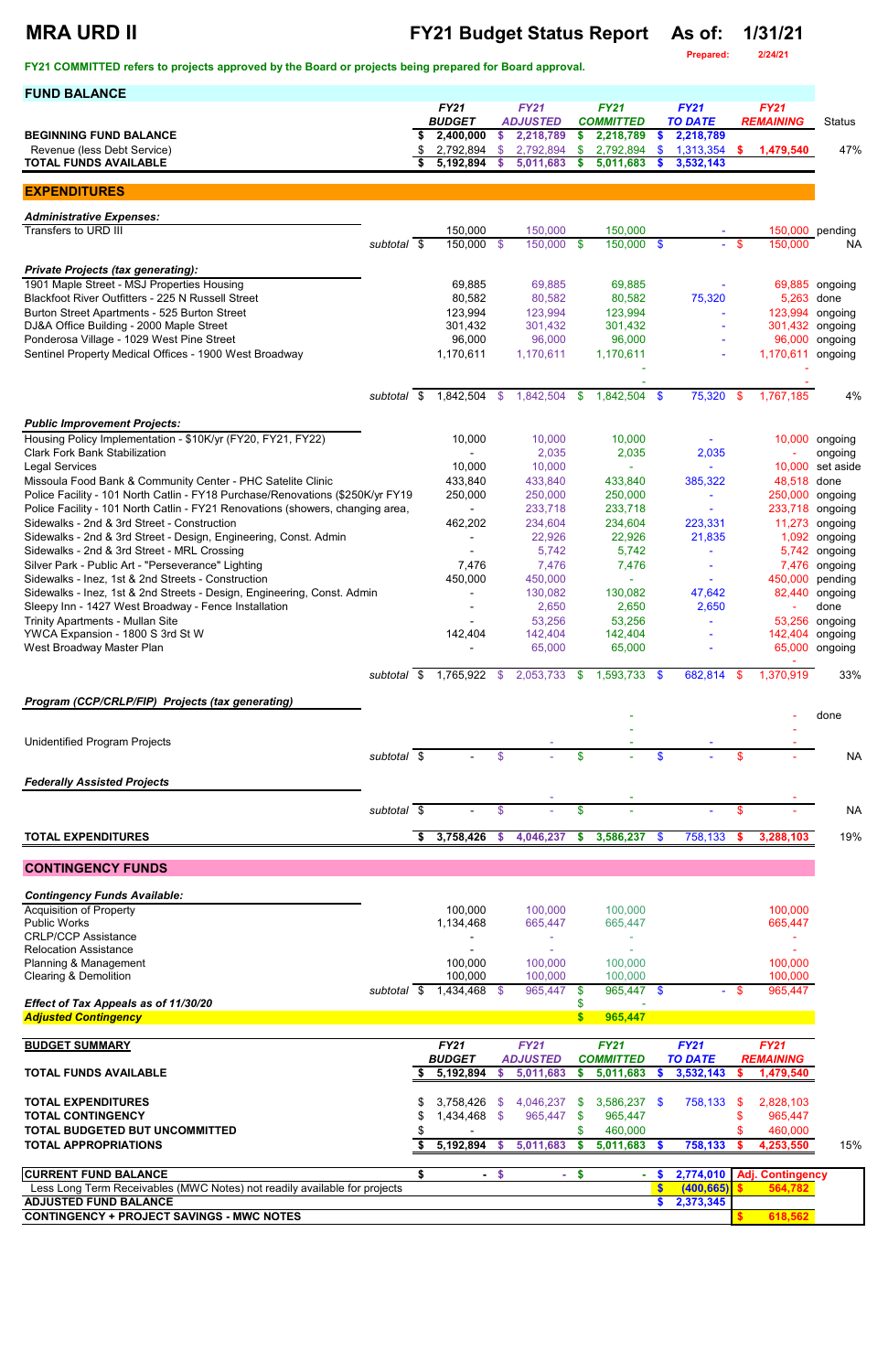### **MRA URD III FY21 Budget Status Report As of: 1/31/21**

**Prepared: 2/24/21**

**FY21 COMMITTED refers to projects approved by the Board or projects being prepared for Board approval.** 

| <b>FUND BALANCE</b>                                                                                                       |             |                                  |               |                              |               |                               |               |                             |        |                           | <b>Status</b>          |
|---------------------------------------------------------------------------------------------------------------------------|-------------|----------------------------------|---------------|------------------------------|---------------|-------------------------------|---------------|-----------------------------|--------|---------------------------|------------------------|
|                                                                                                                           |             | <b>FY21</b>                      |               | <b>FY21</b>                  |               | <b>FY21</b>                   |               | <b>FY21</b>                 |        | <b>FY21</b>               | %                      |
| <b>BEGINNING FUND BALANCE</b>                                                                                             |             | \$<br><b>BUDGET</b><br>3,054,135 | $\sqrt[6]{3}$ | <b>ADJUSTED</b><br>3,724,045 | \$            | <b>COMMITTED</b><br>3,724,045 | \$            | <b>TO DATE</b><br>3,724,045 |        | <b>REMAINING</b>          |                        |
| Revenue (less Debt Service)                                                                                               |             | 4,259,504 \$                     |               | 4,259,504                    | -\$           | 4,259,504                     | \$            | 1,322,153                   | - \$   | 2,937,351 31%             |                        |
| <b>TOTAL FUNDS AVAILABLE</b>                                                                                              |             | 7,313,639                        | -S            | 7,983,549                    | \$            | 7,983,549                     | S             | 5,046,198                   |        |                           |                        |
| <b>EXPENDITURES</b>                                                                                                       |             |                                  |               |                              |               |                               |               |                             |        |                           |                        |
| <b>Administrative Expenses:</b>                                                                                           |             |                                  |               |                              |               |                               |               |                             |        |                           |                        |
| <b>Personnel Services</b>                                                                                                 |             | 660,538                          |               | 660,538                      |               | 660,538                       |               | 359,353                     |        | 301,186                   |                        |
| Supplies<br><b>Purchased Services</b>                                                                                     |             | 9,126<br>352,200                 |               | 9,126<br>352,200             |               | 9,126<br>352,200              |               | 897<br>173,619              |        | 8,229<br>178,581          |                        |
| <b>Grants &amp; Contributions</b>                                                                                         |             |                                  |               |                              |               |                               |               |                             |        |                           |                        |
| <b>Capital Outlay</b>                                                                                                     | subtotal \$ | $1,021,864$ \$                   |               | 1,021,864 \$                 |               | $1,021,864$ \$                |               | 533,869 \$                  |        | 487,995 52%               |                        |
|                                                                                                                           |             |                                  |               |                              |               |                               |               |                             |        |                           |                        |
| <b>Private Projects (tax generating):</b><br>Aspen Grove Therapy & Wellness                                               |             | 104,200                          |               | 104,200                      |               | 104,200                       |               | 97,105                      |        | 7,095 done                |                        |
| Horizon Credit Union - 1502 Dearborn Avenue                                                                               |             |                                  |               | 13,607                       |               | 13,607                        |               |                             |        |                           | 13,607 ongoing         |
| Tremper's Kent Plaza - 1200-1210 West Kent Ave                                                                            |             | 226,100                          |               | 226,100                      |               | 226,100                       |               |                             |        | 226,100 ongoing           |                        |
|                                                                                                                           | subtotal \$ | $330,300$ \$                     |               | 343,907 \$                   |               | 343,907 \$                    |               | $97,105$ \$                 |        | 246,802 28%               |                        |
|                                                                                                                           |             |                                  |               |                              |               |                               |               |                             |        |                           |                        |
| <b>Public Improvement Projects:</b><br>Brooks Street Corridor - TOD Infrastructure Study                                  |             | 60,045                           |               | 60,045                       |               | 60,045                        |               | 7,828                       |        |                           | 52,217 ongoing         |
| Housing Policy Implementation - \$10K/yr (FY20, FY21, FY22)                                                               |             | 10,000                           |               | 10,000                       |               | 10,000                        |               |                             |        | 10,000                    | ongoing                |
| <b>Legal Services</b><br>Mary Avenue West - Bond - Street Trees                                                           |             | 10,000<br>13,474                 |               | 10,000<br>13,474             |               | 13,474                        |               |                             |        | 10,000<br>13,474          | set aside<br>ongoing   |
| Missoula County Fairgrounds - 1101 South Avenue West                                                                      |             | 1,155,500                        |               | 1,155,500                    |               | 1,155,500                     |               |                             |        | 1,155,500                 | ongoing                |
| <b>MRA Communication Plan</b>                                                                                             |             |                                  |               | 46,500                       |               | 46,500                        |               |                             |        | 46,500                    | ongoing                |
| MRL Bond - Remaining to Transfer to DS<br>MRL Property - 1835 North Avenue - Building Deconstruction                      |             | 141,709                          |               | 141,709<br>24,800            |               | 141,709<br>24,800             |               |                             |        | 141,709<br>24,800         | ongoing<br>ongoing     |
| MRL Property - 1919 North Avenue - building acquisition                                                                   |             |                                  |               | 46,500                       |               | 46,500                        |               |                             |        | 46,500                    | ongoing                |
| MRL Property - Voluntary Cleanup Plan - Environmental Assessment<br>Sidewalks - URD III Northern - Phase 1 - Construction |             | 271,498                          |               | 36,000<br>271,498            |               | 36,000<br>271,498             |               | 256,534                     |        | 36,000<br>14,964          | ongoing<br>done        |
| Sidewalks - URD III Northern - Phase 1 - Design/Eng/Const. Admin                                                          |             | 31,727                           |               | 26,363                       |               | 26,363                        |               | 26,356                      |        |                           | 7 done                 |
| Sidewalks - URD III Northern - Phase 2 - Construction<br>Sidewalks - URD III Northern - Phase 2 - Design/Eng/Const. Admin |             | 510,000                          |               | 503,390<br>56,600            |               | 56,600                        |               | 11,272                      |        | 503,390 pending<br>45,328 | ongoing                |
| South Reserve Pedestrian Bridge - Upgrades                                                                                |             |                                  |               | 30,150                       |               | 30,150                        |               | 30,150                      |        |                           | done                   |
| <b>Street Trees</b>                                                                                                       |             | 6,610                            |               | 6,610                        |               | 6,610                         |               |                             |        |                           | 6,610 ongoing          |
|                                                                                                                           | subtotal \$ | 2,210,563 \$                     |               | $2,439,139$ \$               |               | 1,925,749                     | - \$          | 332,140 \$                  |        | 2,106,999 14%             |                        |
| <b>Façade Improvement Program Projects (tax generating)</b>                                                               |             |                                  |               |                              |               |                               |               |                             |        |                           |                        |
| <b>Uncommitted Program Funds</b>                                                                                          |             |                                  |               |                              |               |                               |               |                             |        |                           |                        |
| Aspen Grove Therapy & Wellness<br>Horizon Credit Union - 1502 Dearborn Avenue                                             |             | 50,000                           |               | 50,000<br>50,000             |               | 50,000<br>50,000              |               | 50,000                      |        |                           | done<br>50,000 ongoing |
| The Dram Shop Central - 2700 Paxson Street                                                                                |             | 50,000                           |               | 50,000                       |               | 50,000                        |               | 50,000                      |        |                           | done                   |
| Tremper's Kent Plaza - 1200-1210 West Kent Ave                                                                            |             | 150,000                          |               | 150,000                      |               | 150,000                       |               | 150,000                     |        |                           | done                   |
|                                                                                                                           | subtotal \$ | 250,000 \$                       |               | 300,000 \$                   |               | 300,000 \$                    |               | 250,000 \$                  |        | 50,000 83%                |                        |
| <b>Federally Assisted Projects</b>                                                                                        |             |                                  |               |                              |               |                               |               |                             |        |                           |                        |
| <b>None</b>                                                                                                               | subtotal \$ | $\sim$                           | $\mathcal{S}$ | $\sim$                       | $\mathbf{\$}$ | $\sim$                        | $\mathbf{\$}$ |                             | $-$ \$ |                           |                        |
|                                                                                                                           |             |                                  |               |                              |               |                               |               |                             |        |                           |                        |
| <b>TOTAL EXPENDITURES</b>                                                                                                 |             | \$<br>3,812,727 \$               |               | 4,104,910 \$                 |               | 3,591,520                     | \$            | 1,213,114                   | - \$   | 2,891,796 30%             |                        |
| <b>CONTINGENCY FUNDS</b>                                                                                                  |             |                                  |               |                              |               |                               |               |                             |        |                           |                        |
| <b>Contingency Funds Available:</b>                                                                                       |             |                                  |               |                              |               |                               |               |                             |        |                           |                        |
| Admin Year-End Set Aside                                                                                                  |             | 500,000                          |               | 500,000                      |               | 500,000                       |               |                             |        | 500,000                   |                        |
| <b>Acquisition of Property</b>                                                                                            |             | 100,000                          |               | 100,000                      |               | 100,000                       |               |                             |        | 100,000                   |                        |
| Public Works                                                                                                              |             | 2,700,912                        |               | 3,078,639                    |               | 3,078,639                     |               |                             |        | 3,078,639                 |                        |
| <b>MRA Programs</b><br><b>Relocation Assistance</b>                                                                       |             |                                  |               |                              |               |                               |               |                             |        |                           |                        |
| Planning & Management                                                                                                     |             | 100,000                          |               | 100,000                      |               | 100,000                       |               |                             |        | 100,000                   |                        |
| <b>Clearing &amp; Demolition</b>                                                                                          | subtotal \$ | 100,000<br>$3,000,912$ \$        |               | 100,000<br>3,378,639         | - \$          | 100,000<br>$3,378,639$ \$     |               |                             | $-$ \$ | 100,000<br>3,378,639      |                        |
| 1410000                                                                                                                   |             |                                  |               |                              |               | (0.010)                       |               |                             |        |                           |                        |

| <b>Adiusted Contingency</b>                |  |
|--------------------------------------------|--|
| <b>Ellect of Tax Appeals as 01 TR30/20</b> |  |

| <b>BUDGET SUMMARY</b>                                                                 |     | <b>FY21</b>    | <b>FY21</b> |                 |      | <b>FY21</b>      |               | <b>FY21</b>     |      | <b>FY21</b>             |  |
|---------------------------------------------------------------------------------------|-----|----------------|-------------|-----------------|------|------------------|---------------|-----------------|------|-------------------------|--|
|                                                                                       |     | <b>BUDGET</b>  |             | <b>ADJUSTED</b> |      | <b>COMMITTED</b> |               | <b>TO DATE</b>  |      | <b>REMAINING</b>        |  |
| <b>TOTAL FUNDS AVAILABLE</b>                                                          |     | 7,313,639      |             | 7,983,549       |      | 7,983,549        |               | 5,046,198       |      | 2,937,351               |  |
| <b>TOTAL EXPENDITURES</b>                                                             | \$. | $3,812,727$ \$ |             | 4,104,910       | - \$ | 3,591,520        | <sup>\$</sup> | 1,213,114       | - \$ | 2,378,406               |  |
| <b>TOTAL ADMIN SET ASIDE</b>                                                          |     | 500.000 \$     |             | $500.000$ \$    |      | 500.000          |               | <b>Contract</b> |      | 500,000                 |  |
| <b>TOTAL CONTINGENCY</b>                                                              |     | $3,000,912$ \$ |             | 3,378,639       | S.   | 3,378,639        |               |                 |      | 3,378,639               |  |
| TOTAL BUDGETED BUT UNCOMMITTED                                                        |     |                |             |                 |      | 513.390          |               |                 |      | 513,390                 |  |
| <b>TOTAL BUDGET</b>                                                                   |     | 7,313,639      |             | 7,983,549       |      | 7,983,549        |               | 1.213.114       |      | 6,770,435 15%           |  |
| <b>CURRENT FUND BALANCE</b>                                                           |     |                |             |                 |      |                  |               | 3.833.084       |      | <b>Adj. Contingency</b> |  |
| Less Long Term Receivables (MWC Notes & FIP Notes) not readily available for projects |     |                |             |                 |      |                  |               | (198.605)       |      | 3,177,422               |  |
| <b>ADJUSTED FUND BALANCE</b>                                                          |     |                |             |                 |      |                  |               | 3,634,479       |      |                         |  |
| <b>CONTINGENCY + PROJECT SAVINGS - NOTES RECEIVABLE</b>                               |     |                |             |                 |      |                  |               |                 |      | 3,199,488               |  |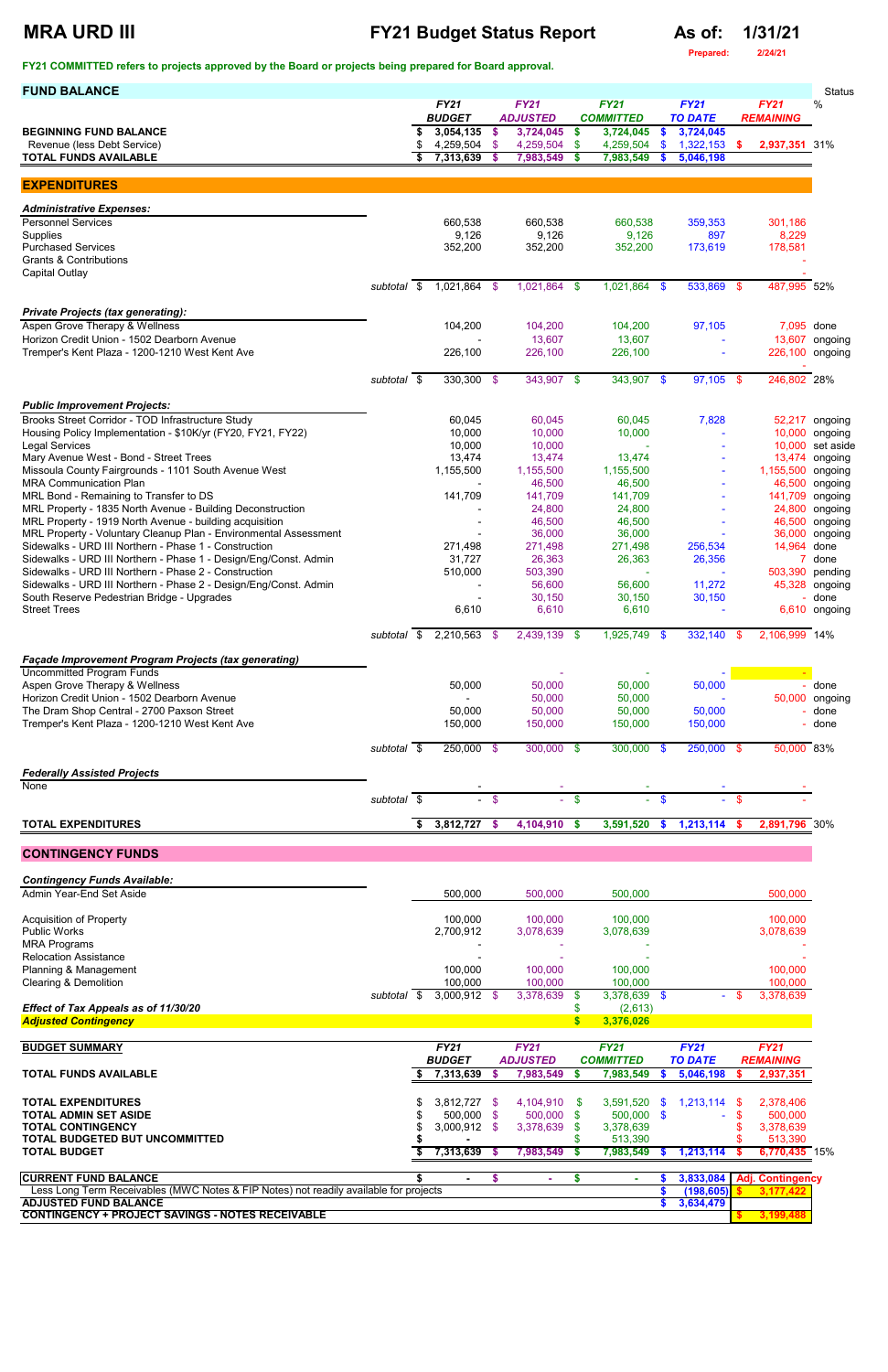## **MRA NORTH RESERVE/SCOTT ST URD FY21 Budget Status Report As of: 1/31/21**

**Prepared: 2/24/21**

**FY21 COMMITTED refers to projects approved by the Board or projects being prepared for Board approval.** 

| <b>FUND BALANCE</b>                                                            |             |                              |               |                                |     |                                 |          |                               |      |                                 |                           |
|--------------------------------------------------------------------------------|-------------|------------------------------|---------------|--------------------------------|-----|---------------------------------|----------|-------------------------------|------|---------------------------------|---------------------------|
|                                                                                |             | <b>FY21</b><br><b>BUDGET</b> |               | <b>FY21</b><br><b>ADJUSTED</b> |     | <b>FY21</b><br><b>COMMITTED</b> |          | <b>FY21</b><br><b>TO DATE</b> |      | <b>FY21</b><br><b>REMAINING</b> |                           |
| <b>BEGINNING FUND BALANCE</b>                                                  |             | \$<br>1,148,357              | \$            | 1,141,830                      | \$  | 1,141,830                       | \$       | 1,141,830                     |      |                                 | Status                    |
| Revenue (less Debt Service)                                                    |             | \$<br>7,389,588              | \$            | 7,389,588                      | \$. | 7,389,588                       | \$       | 6,470,862 \$                  |      | 918,726 88%                     |                           |
| TOTAL FUNDS AVAILABLE                                                          |             | 8,537,945                    | s             | 8,531,418                      | s   | 8,531,418                       |          | 7,612,692                     |      |                                 |                           |
| <b>EXPENDITURES</b>                                                            |             |                              |               |                                |     |                                 |          |                               |      |                                 |                           |
| <b>Administrative Expenses:</b>                                                |             |                              |               |                                |     |                                 |          |                               |      |                                 |                           |
| Transfers to URD III                                                           |             | 25,000                       |               | 25,000                         |     | 25,000                          |          |                               |      |                                 | 25,000 pending            |
|                                                                                | subtotal \$ | 25,000 \$                    |               | 25,000                         | \$  | $25,000$ \$                     |          |                               | - \$ | 25,000 NA                       |                           |
| <b>Private Projects (tax generating):</b>                                      |             |                              |               |                                |     |                                 |          |                               |      |                                 |                           |
| \$723,514 Scott Street Village - Phase II & III - Transfer to DS               |             | 259,047                      |               | 259,047                        |     | 259,047                         |          | 259,047                       |      |                                 | - done                    |
|                                                                                |             | 259,047 \$                   |               |                                |     |                                 |          | 259,047 \$                    |      |                                 | $-100%$                   |
|                                                                                | subtotal \$ |                              |               | 259,047                        | -\$ | 259,047 \$                      |          |                               |      |                                 |                           |
| <b>Public Improvement Projects:</b>                                            |             |                              |               |                                |     |                                 |          |                               |      |                                 |                           |
| Housing Policy Implementation - \$10K (FY20, FY21, FY22)                       |             | 10,000                       |               | 10,000                         |     | 10,000                          |          |                               |      |                                 | 10,000 ongoing            |
| Missoula Cemetery - Strategic Plan<br>Public Works - Maintenance Facility Plan |             | 12,750<br>28,817             |               | 12,750<br>28,817               |     | 12,750<br>28,817                |          |                               |      | 28,817                          | 12,750 ongoing<br>ongoing |
| Scott Street Property - Series 2020AB Bond - Purchase & Fees                   |             | 6,508,151                    |               | 6,508,151                      |     | 6,508,151                       |          | 6,508,151                     |      |                                 | done                      |
| Scott Street Property - Series 2020AB Bond - COI                               |             | 63,020                       |               | 63,020                         |     | 63,020                          |          | 63,212                        |      |                                 | $(192)$ done              |
| Scott Street Property - Series 2020AB Bond - Rounding -Transfer to DS          |             | 1,629                        |               | 1,629                          |     | 1,629                           |          | $\omega$                      |      |                                 | 1,629 ongoing             |
| Scott Street Property - Feasibility Due Dilligence, Misc                       |             | 23,800                       |               | 23,800                         |     | 23,800                          |          | 2,027                         |      | 21,773                          | done                      |
| Villagio Housing Project - Otis & Shakespeare                                  |             | 1,339,178                    |               | 1,339,178                      |     | 1,339,178                       |          | ÷                             |      | 1,339,178 ongoing               |                           |
|                                                                                | subtotal \$ | 7,987,345                    | \$            | 7,987,345                      | \$  | 7,987,345                       |          | 6,573,390                     | - \$ | 1,413,955 82%                   |                           |
|                                                                                |             |                              |               |                                |     |                                 |          |                               |      |                                 |                           |
| <b>Program Projects (tax generating)</b>                                       |             |                              |               |                                |     |                                 |          |                               |      |                                 |                           |
|                                                                                |             |                              |               |                                |     |                                 |          |                               |      |                                 |                           |
|                                                                                | subtotal \$ |                              | $\mathsf{\$}$ |                                | \$  |                                 |          |                               | \$   |                                 | <b>NA</b>                 |
| <b>TOTAL EXPENDITURES</b>                                                      |             | \$<br>8,271,392              | S             | 8,271,392                      | \$  | 8,271,392                       |          | 6,832,437                     |      | 1,438,955 83%                   |                           |
| <b>CONTINGENCY FUNDS</b>                                                       |             |                              |               |                                |     |                                 |          |                               |      |                                 |                           |
|                                                                                |             |                              |               |                                |     |                                 |          |                               |      |                                 |                           |
| <b>Contingency Funds Available:</b><br><b>Acquisition of Property</b>          |             |                              |               |                                |     |                                 |          |                               |      |                                 |                           |
| <b>Public Works</b>                                                            |             | 216,553                      |               | 210,025                        |     | 210,025                         |          |                               |      | 210,025                         |                           |
| <b>CRLP/CCP Assistance</b>                                                     |             |                              |               |                                |     |                                 |          |                               |      |                                 |                           |
| <b>Relocation Assistance</b>                                                   |             |                              |               |                                |     |                                 |          |                               |      |                                 |                           |
| Planning & Management                                                          |             | 50,000                       |               | 50,000                         |     | 50,000                          |          |                               |      | 50,000                          |                           |
| Clearing & Demolition                                                          |             |                              |               |                                |     |                                 |          |                               |      |                                 |                           |
| Effect of Tax Appeals as of 11/30/20                                           | subtotal \$ | 266,553                      | \$            | 260,025                        | -\$ | 260,025 \$                      |          |                               | - \$ | 260,025                         |                           |
| <b>Adjusted Contingency</b>                                                    |             |                              |               |                                | \$  | 260,025                         |          |                               |      |                                 |                           |
| <b>BUDGET SUMMARY</b>                                                          |             | <b>FY21</b>                  |               | FY21                           |     | <b>FY21</b>                     |          | FY21                          |      | FY21                            |                           |
|                                                                                |             | <i><b>BUDGET</b></i>         |               | <b>ADJUSTED</b>                |     | <b>COMMITTED</b>                |          | <b>TO DATE</b>                |      | <b>REMAINING</b>                |                           |
| <b>TOTAL FUNDS AVAILABLE</b>                                                   |             | \$<br>8,537,945              | \$            | 8,531,418                      | \$  | 8,531,418                       | S        | 7,612,692                     | S    | 918,726                         |                           |
|                                                                                |             |                              |               |                                |     |                                 |          |                               |      |                                 |                           |
| <b>TOTAL EXPENDITURES</b>                                                      |             | \$                           |               | 8,271,392 \$ 8,271,392         | \$  |                                 |          | 8,271,392 \$ 6,832,437 \$     |      | 1,438,955                       |                           |
| <b>TOTAL CONTINGENCY</b>                                                       |             | 266,553 \$                   |               | 260,025                        | -\$ | 260,025                         |          |                               | \$   | 260,025                         |                           |
| <b>TOTAL BUDGETED BUT UNCOMMITTED</b>                                          |             | \$<br>8,537,945              |               | 8,531,417                      | \$  |                                 |          |                               | \$   | $\sim$ $\sim$                   |                           |
| <b>TOTAL APPROPRIATIONS</b>                                                    |             | \$                           | \$.           |                                | \$  | 8,531,417                       | <b>S</b> | 6,832,437                     |      | 1,698,980 80%                   |                           |
| <b>CURRENT FUND BALANCE</b>                                                    |             | \$                           | - \$          | 1.                             | S.  | 1.                              | \$       |                               |      | 780,254 Adj. Contingency        |                           |
| Less Long Term Receivables (MWC Notes) not readily available for projects      |             |                              |               |                                |     |                                 | \$       | (74, 608)                     |      | 185,417                         |                           |
| <b>ADJUSTED FUND BALANCE</b>                                                   |             |                              |               |                                |     |                                 | \$       | 705,647                       |      |                                 |                           |
| <b>CONTINGENCY + PROJECT SAVINGS - MWC NOTES</b>                               |             |                              |               |                                |     |                                 |          |                               | \$.  | 207,190                         |                           |